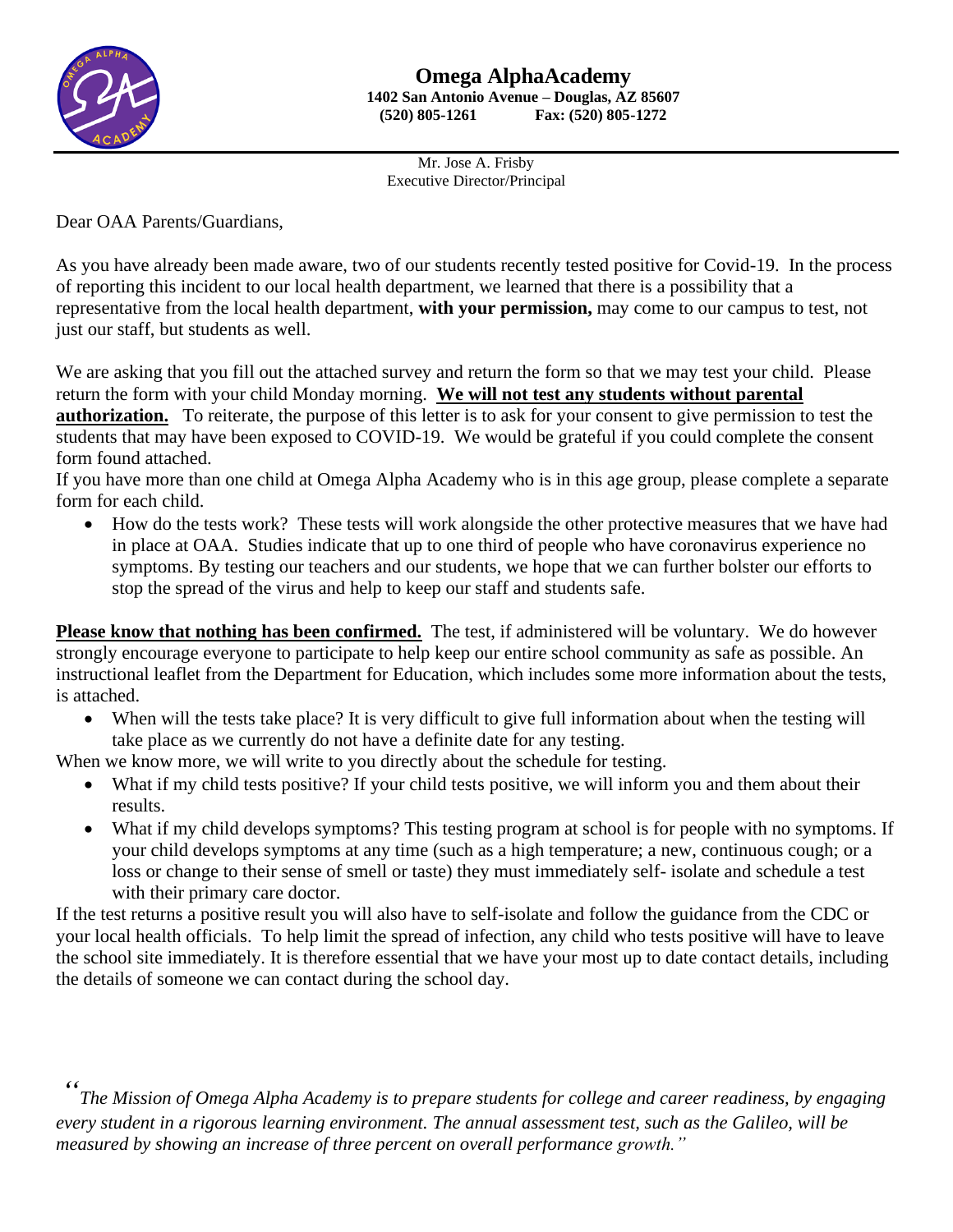

Mr. Jose A. Frisby Executive Director/Principal

We very much value your ongoing support with all the protective measures that we have had to put in place. We thank you, in advance, for discussing this important situation with your child and for understanding the need for us to make these plans for testing on our school site.

Please fill out the attached form and return this with your child no later than Monday morning. Know that if we do test your child, the test that will be administered free of charge to you. **Again, nothing has been confirmed yet.** Omega needs to have your authorization before we test any student. If, and when we do get authorization to test our student body, we will notify you of the date and time. More information to follow . . .

Should you have any additional questions, please do not hesitate to contact us. This is the first time that we take any such measures, so please know that we are in constant communication with our local health officials so that we may be able to provide you with the latest and best information.

Respectfully,

\_\_\_\_\_\_\_\_\_\_\_\_\_\_\_\_\_\_\_\_\_\_\_ Jose A. Frisby Executive Director, Principal Omega Alpha Academy [jfrisby@oaak12.org](mailto:jfrisby@oaak12.org) 520-805-1261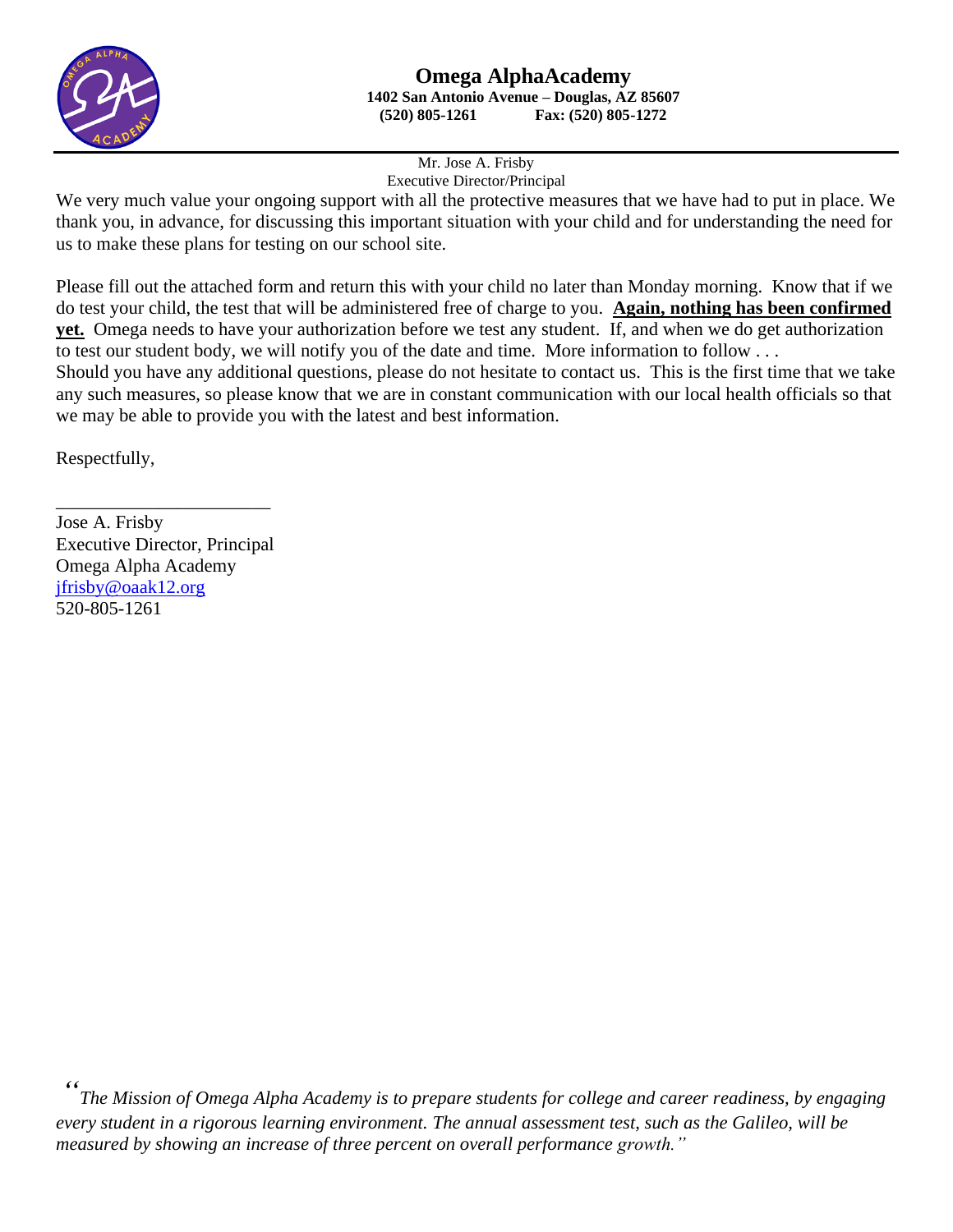

Mr. Jose A. Frisby Executive Director/Principal

Estimados padres / tutores de OAA:

Como ya le informaron, dos de nuestros estudiantes dieron positivo recientemente para Covid-19. En el proceso de informar de este incidente a nuestro departamento de salud local, nos enteramos de que existe la posibilidad de que un representante del departamento de salud local, con su permiso, venga a nuestro campus para evaluar, no solo a nuestro personal, sino también a los estudiantes.

Le pedimos que complete la encuesta adjunta y devuelva el formulario para que podamos evaluar a su hijo. Por favor devuelva el formulario con su hijo el lunes por la mañana. No examinaremos a ningún estudiante sin la autorización de los padres. Para reiterar, el propósito de esta carta es solicitar su consentimiento para dar permiso para evaluar a los estudiantes que pueden haber estado expuestos al COVID-19. Le agradeceríamos si pudiera completar el formulario de consentimiento que se encuentra adjunto.

Si tiene más de un hijo en Omega Alpha Academy que se encuentra en este grupo de edad, complete un formulario separado para cada niño.

• ¿Cómo funcionan las pruebas? Estas pruebas funcionarán junto con las otras medidas de protección que hemos implementado en OAA. Los estudios indican que hasta un tercio de las personas que tienen coronavirus no experimentan síntomas. Al evaluar a nuestros maestros y estudiantes, esperamos poder reforzar aún más nuestros esfuerzos para detener la propagación del virus y ayudar a mantener seguros a nuestro personal y estudiantes.

Tenga en cuenta que no se ha confirmado nada. La prueba, si se administra, será voluntaria. Sin embargo, animamos a todos a participar para ayudar a mantener a toda nuestra comunidad escolar lo más segura posible. Se adjunta un folleto instructivo del Departamento de Educación, que incluye más información sobre las pruebas.

• ¿Cuándo se realizarán las pruebas? Es muy difícil dar información completa sobre cuándo se llevarán a cabo las pruebas, ya que actualmente no tenemos una fecha definida para las pruebas. Cuando sepamos más, le escribiremos directamente sobre el calendario de pruebas.

• ¿Qué pasa si mi hijo da positivo? Si su hijo da positivo, le informaremos a usted y a ellos sobre sus resultados.

• ¿Qué pasa si mi hijo presenta síntomas? Este programa de pruebas en la escuela es para personas que no presentan síntomas. Si su hijo presenta síntomas en cualquier momento (como fiebre alta, tos nueva y continua o pérdida o cambio del sentido del olfato o del gusto), debe aislarse inmediatamente y programar una prueba con su médico de atención primaria.